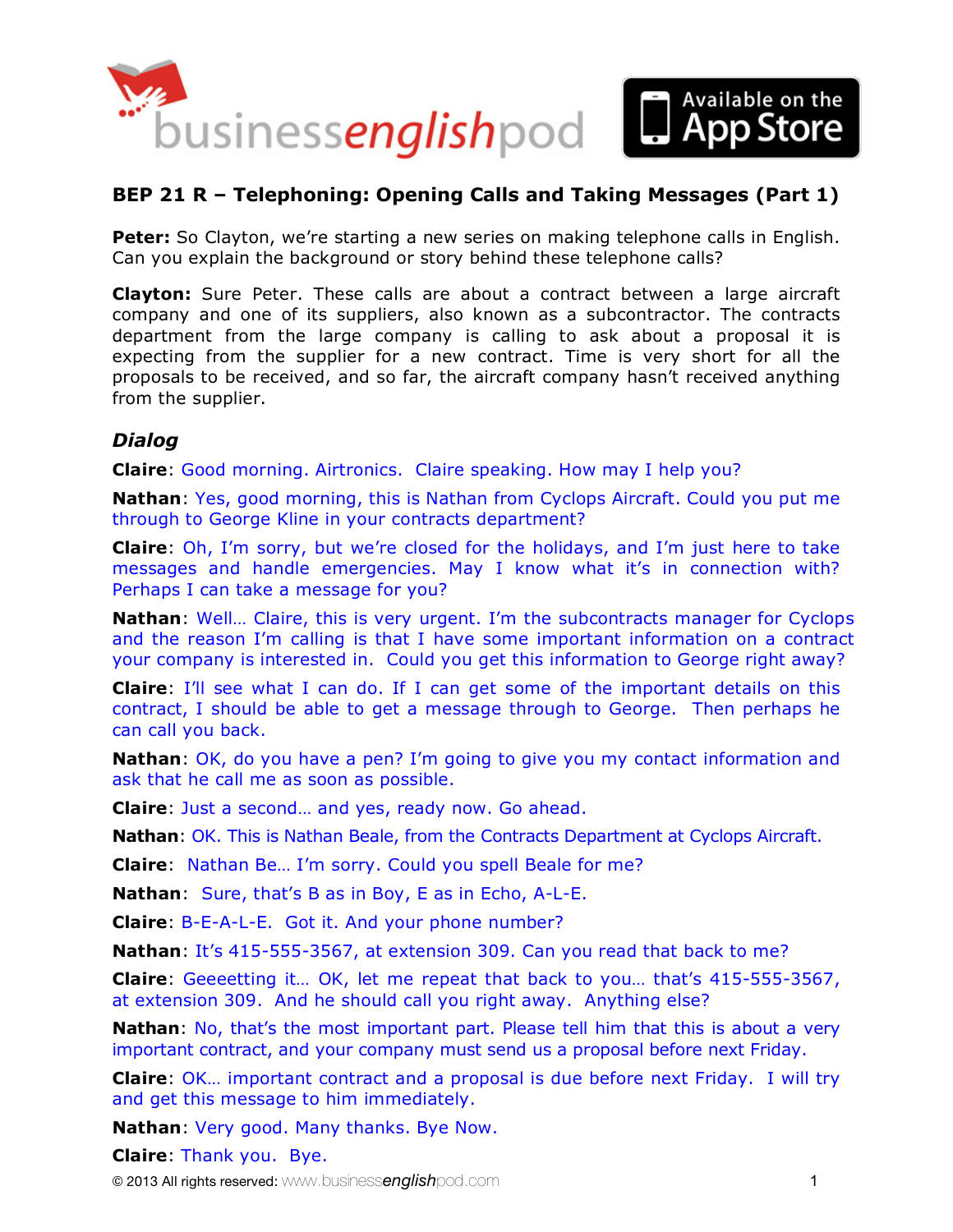## *Debrief*

Short and sweet. When answering the phone at your business, it is important to let the caller know who or what department is answering, so he doesn't have to ask several questions to find this out. Answering with just "Hello" tells the caller nothing. When answering an external call, the most helpful way to answer is by giving your company name, your department and your name. However, many receptionists may answer with just their company name, and their own name.

When answering internal calls, you should at least give your name, and maybe your department. Sometimes it's okay just to give your department name, such as with "Hello, Accounting." Here are some example phrases used when answering a call. Think about which ones would be used for external calls, and which for internal calls:

- Good morning, Acme Rockets, Wiley speaking.
- Hello, Science Theater, Tickets department, Pearl speaking.
- **Mike Nelson.**
- **Admissions Office.** Heidi.

Callers should also identify themselves and let the receiver know why they are calling. Here are some ways to introduce yourself if you are the caller:

- Hello, this is Terry from Accounts...
- Hello, my name is Eric Johnson from AVI Incorporated...
- Yes, this is the Test Department calling about the...

Once you've identified yourself, you might need to ask to speak to a particular person or department, especially if there is a receptionist:

- **May I speak to...**
- I'd like to speak to...
- Could you put me through to...
- Could I have extension 211, please?
- May I speak to someone in the Accounts Department, please?

You should also let the receiver know why you want to speak to this person by explaining your reason for calling using phrases such as these:

- I'm calling about...
- The reason I'm calling is...
- It's about...
- It's in connection with...

Very often, a caller will ask to speak with someone, or may ask for information without identifying himself or what the call is about. In our example dialog, Nathan asks Claire to transfer him by saying, "Could you put me through to George Kline?" Sometimes the identity and purpose of the caller is not important, and sometimes they are.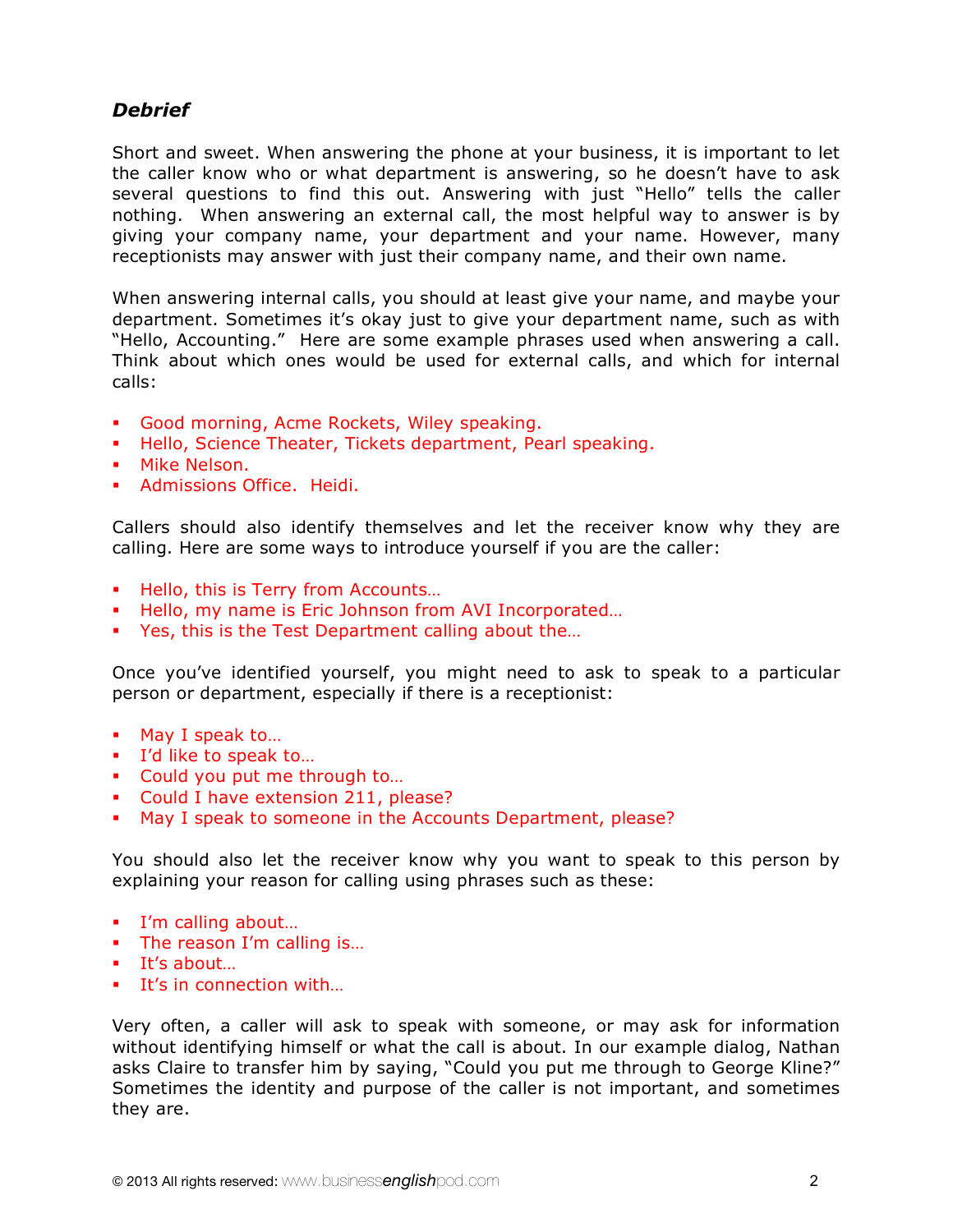If it is important, the receiver may ask who the caller is, by using these phrases:

- Who's calling, please?
- **May I know who's calling?**
- I'm sorry, I didn't catch your name.

And then Claire asks Nathan about the reason for the call, by saying:

## **Claire**: May I know what it's in connection with?

Here are some other polite ways to ask about the purpose of the call.

- May I ask what it's regarding?
- May I ask what this is in reference to?

Nathan next asks Claire to get some information to George. Claire answers that she can – by saying "should be able to get a message through to George". Here are some ways to ask a caller if they would like to leave a message for the person they are trying to reach:

- Would you like me to take a message?
- Could I take a message?
- **Would you like to leave a message?**
- Would you care to leave a message?

And here are some phrases a caller uses to ask the receiver to "take a message".

- **May I leave a message?**
- Could you take a message, please?

*Leaving a message containing information only.*

- Could you tell her that...?
- Could you ask him to...?

One important rule for both caller and receiver is: Always let the other party know what is happening, especially when you have to leave the phone, are busy finding information, or when you are transferring them. They can't see you, and if there are long silences, they begin to wonder if you are not listening or worse, have left them completely.

For example, when Nathan asks Claire if she has a pen to write a message, she says "Just a second". This is an expression that means "Just a moment." If she didn't say anything, Nathan would probably start giving his message before she could write it down. And when Nathan asks Claire if she wrote down all the message information, she says "Getting it", to let him know she's still writing.

While Claire was writing down the message, she asked how to spell Nathan's last name. Nathan used what we call the 'telephone alphabet'. The telephone alphabet uses common words and names that can be easily understood over the phone to represent the letters of the alphabet.